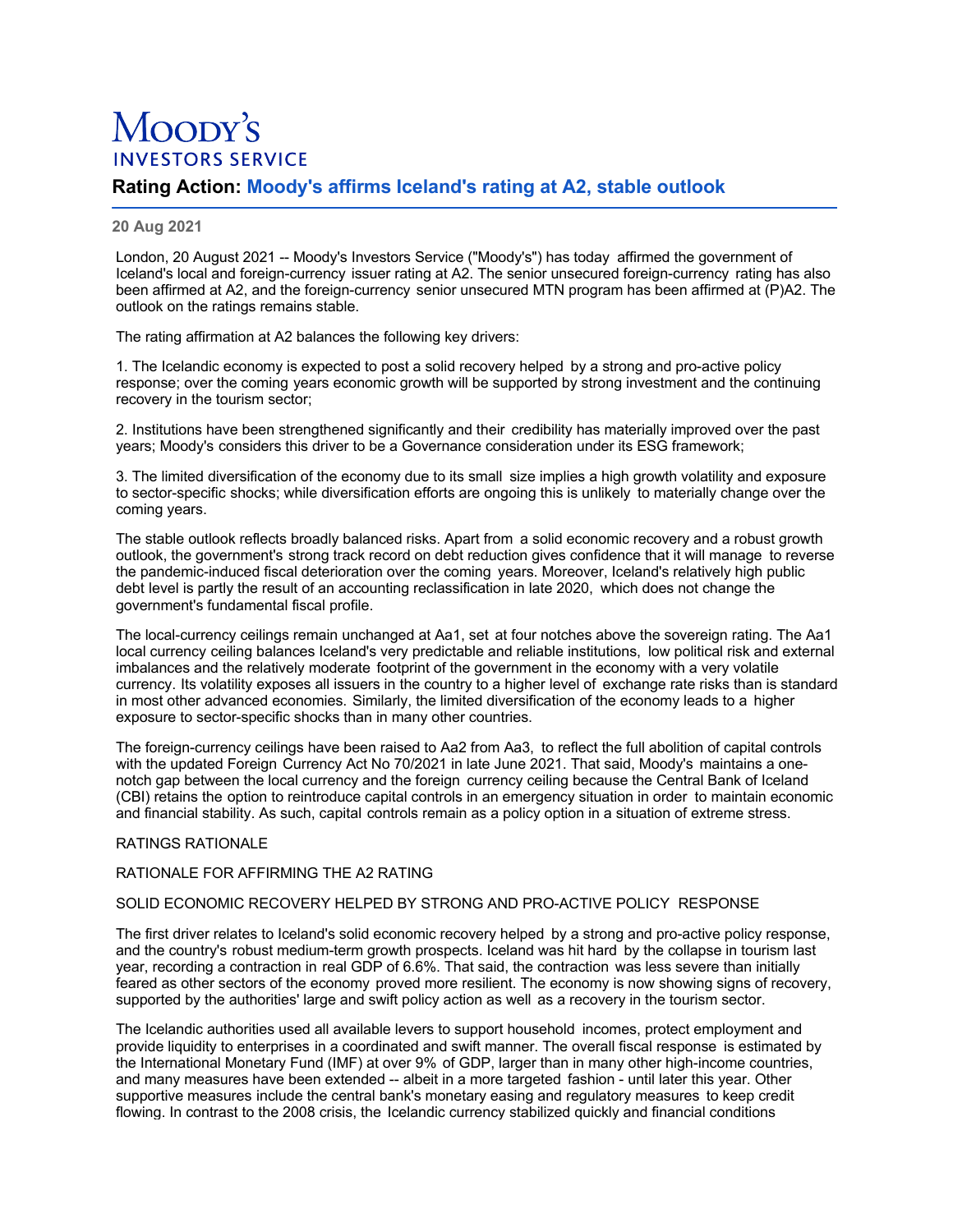remained favourable. The current account remained in a small surplus.

As of Q1 2021, private consumption was nearly 10% higher than at the trough in Q2 2020 in real terms, helped by the above-mentioned measures but also real wage increases of around 6% due to pre-pandemic wage agreements and tax cuts. Unemployment has started to decline again in recent months although it remains elevated for Icelandic standards at 6.1% in July (in non-seasonally adjusted terms) compared to the peak of 11.6% in January and 3.6% on average between 2015 and 2019. Moody's expects real GDP growth of 3.4% this year, accelerating to around 5% in 2022. Over the coming years, the Icelandic economy will benefit from strong investment, helped by the large public investment programme and tax incentives for private investment, in particular for R&D. The continuing recovery in the tourism sector should also support GDP growth.

Iceland could afford such a large and swift response because it had accumulated significant buffers in the years prior to the pandemic, including low government debt (at below 30% of GDP in 2019) and overall budgetary surpluses in most years between 2014 and 2018. Moreover, the very large foreign-currency reserves at the central bank -- of around 26% of GDP -- allowed the central bank to contain currency volatility while accommodating capital outflows from foreign investors which amounted to around 2.6% of GDP between March and December 2020. The country's pension funds refrained from investments abroad between mid-March and mid-September 2020, to support the central bank's effort at limiting currency volatility. The very large pension savings, amounting to close to 200% of GDP, provide an important buffer for households in a shock. The government authorized a temporary withdrawal from voluntary third-pillar pension savings, amounting to around 0.9% of GDP last year and somewhat less this year in support of household incomes and consumption.

#### SIGNIFICANTLY STRENGTHENED INSTITUTIONS WHICH HAVE GAINED CREDIBILITY IN PAST YEARS

The second driver for the rating affirmation is the significant strengthening of Iceland's institutions over the past several years, which Moody's expects to be maintained in the coming years. Most recently, Iceland's institutions have proven their solidity in the pandemic with a well-thought out and coordinated policy response from the government, central bank and other key economic actors. The response to preserve public health was exemplary with fast containment measures, solid progress on vaccination and transparent policies and guidelines. In recent weeks, cases have risen again though, similar to other countries.

Following wholesale changes in banking supervision and regulation and an overhaul of the monetary policy framework and governance at the CBI in the wake of the 2008 banking crisis, the central bank's credibility has materially improved. Longer-term inflation expectations are well anchored, notwithstanding the recent acceleration in inflation above the upper target threshold of 4%. In the broader context, inflation has been close to target since 2014, in sharp contrast to Iceland's historic inflation performance. The CBI has been effective in limiting ISK volatility, while successfully managing the full liberalization of the capital account without disruptive capital outflows.

In early 2020, the banking regulator was merged with the CBI, with the aim to achieve greater efficiency, operational independence, and powers in financial oversight. Macro-prudential tools are actively used and contribute to financial stability, such as strong capital and liquidity buffers for banks (including a countercyclical capital buffer, which has been reduced to zero last year), limits on foreign currency exposure of bank balance sheets, a loan-to-value limit for mortgages, and restrictions on foreign currency borrowing by unhedged domestic agents.

In a similar vein, fiscal policy credibility has materially improved in recent years, with the largest reduction in public debt in Europe between 2011 and 2019 on the back of primary surpluses since 2012, and the introduction of transparent and credible fiscal rules in 2015. Last autumn, parliament authorized the temporary suspension of the rules until 2025, and the government continues to provide targeted fiscal support this year to deal with the economic fallout of the pandemic. That said, the government has already presented and parliament approved a medium-term fiscal strategy to reduce the budget deficit significantly from 2022 onwards and to stabilize the net public debt ratio by 2025 at around 54% of GDP, which shows that the fiscal rules provide an important medium-term anchor for Iceland's fiscal policy. The rules are supported across the political spectrum, giving confidence that the current fiscal deterioration and debt increase will again be reversed over the coming years. Also, the revenue and spending measures required for the fiscal consolidation plan are manageable.

LIMITED ECONOMIC DIVERSIFICATION WHICH IMPLIES CONTINUED HIGH GROWTH VOLATILITY AND EXPOSURE TO SECTOR-SPECIFIC SHOCKS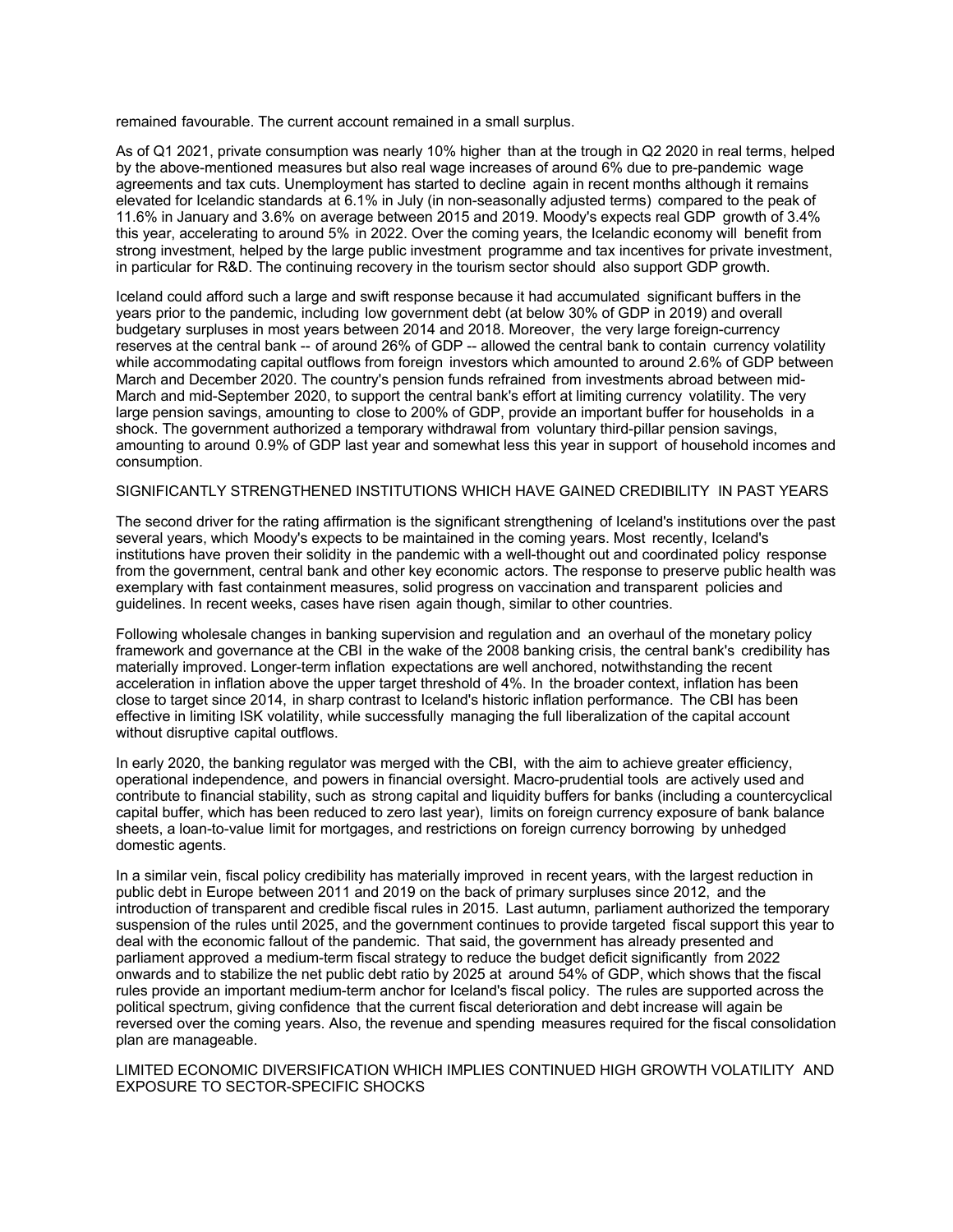The third driver of today's rating affirmation is Moody's view that Iceland's structural economic constraints are unlikely to change materially over the medium term, namely the concentration on a limited number of sectors to drive economic growth. Tourism, fishing and aluminium smelting together accounted for 75% of total exports and 14% of Gross Value Added before the pandemic (2019 data).

The economy is among the smallest in our rated universe with a nominal GDP of just below \$22 billion in 2020, and its limited diversification leads to high growth volatility and makes the country vulnerable to sector-specific shocks. Iceland represents the smallest currency area in the world, exposing the economy to the risk of high exchange rate volatility and imported inflation, although these risks are well understood by the authorities and effectively managed.

That said, the government has outlined an ambitious public investment programme, amounting to around 0.5% of GDP per year over the 2020-2025 period. Its overarching aim is to help the economy diversify and transition to a knowledge-based economy, emphasizing biotechnology, aquaculture and information technology and communication. Iceland has a tradition in the first two, with exports growing vigorously in both sectors over the past few years. For the latter, a key comparative advantage is Iceland's cheap renewable energy and cool, windy climate which is important for data processing and storage.

The IMF notes that Iceland is well ahead of many other advanced economies in terms of digital skills, infrastructure and ICT adoption, and thus has scope to boost value added in ICT sectors further. The government's tax incentives for private-sector R&D investment and the recently created public venture capital fund should also help in this regard.

#### RATIONALE FOR STABLE OUTLOOK

The stable outlook reflects broadly balanced risks. Firstly, last year's contraction was less severe than initially feared also because other key sectors beyond tourism of the economy proved more resilient. That said, the Icelandic economy was hit hard by the collapse in tourism last year; the sector accounted for 40% of export revenues and 14% of employment prior to the pandemic, but is recovering now. Tourist arrivals have been rising lately -- helped by a successful vaccination campaign and the early reopening to its main markets. Yet, a full recovery of the sector and the economy at large will likely only happen next year and rising infection rates in key countries of origin remain a key risk.

Secondly, the government's strong track record on debt reduction gives confidence that it will manage to reverse the pandemic-induced fiscal deterioration and debt increase again over the coming years. Iceland's public debt ratio remains higher than similarly rated peers at 79.9% of GDP as of end-2020, having risen by 11 percentage points of GDP last year. But the high debt level is to an important extent due to the reclassification of 24 public companies' debt into general government debt implemented in late 2020, which raised the government debt ratio by around 32 percentage points of GDP. Prior to the reclassification Iceland's public debt burden was below 30% of GDP and had declined by over 70 percentage points of GDP between the peak in 2011 and 2018, one of the largest debt reductions globally. The risks associated with this additional debt now captured are low and had already been incorporated into Moody's analysis as contingent liabilities.

While the government's plan for a large public investment programme and tax cuts will keep the budget deficit elevated this year at close to 10% of GDP, Moody's expects the public debt ratio to start declining from 2023 onwards, on the back of solid fiscal consolidation efforts and robust GDP growth.

#### ENVIRONMENTAL, SOCIAL, GOVERNANCE CONSIDERATIONS

Iceland's ESG Credit Impact Score is neutral to low (CIS-2), reflecting moderate exposure to environmental risk which is balanced by neutral-to-low exposure to social risks and very strong institutions which also contribute to its relatively strong resilience to E and S risks.

Iceland's overall E issuer profile score is moderately negative (E-3) and primarily reflects that the economy relies to an important extent on its unique geological features, particularly its key sectors of tourism and fishing, which exposes its credit profile to physical climate risks. The presence of active volcanoes on the island helps to attract tourism but could potentially also disrupt economic activity. Furthermore, warming seas can lead to the possible migration of fish stocks outside of Iceland's waters, as seen with the decline in valuable capelin fish stocks in 2019. However, Iceland's effective management of its fish stocks -- including temporary suspension of fishing quotas to help stocks recover -- is an important mitigating factor. Around 11% of Iceland's land mass consists of glaciers which also exposes the country to risks from rising temperatures. Its overall E issuer profile score is therefore moderately negative (E-3).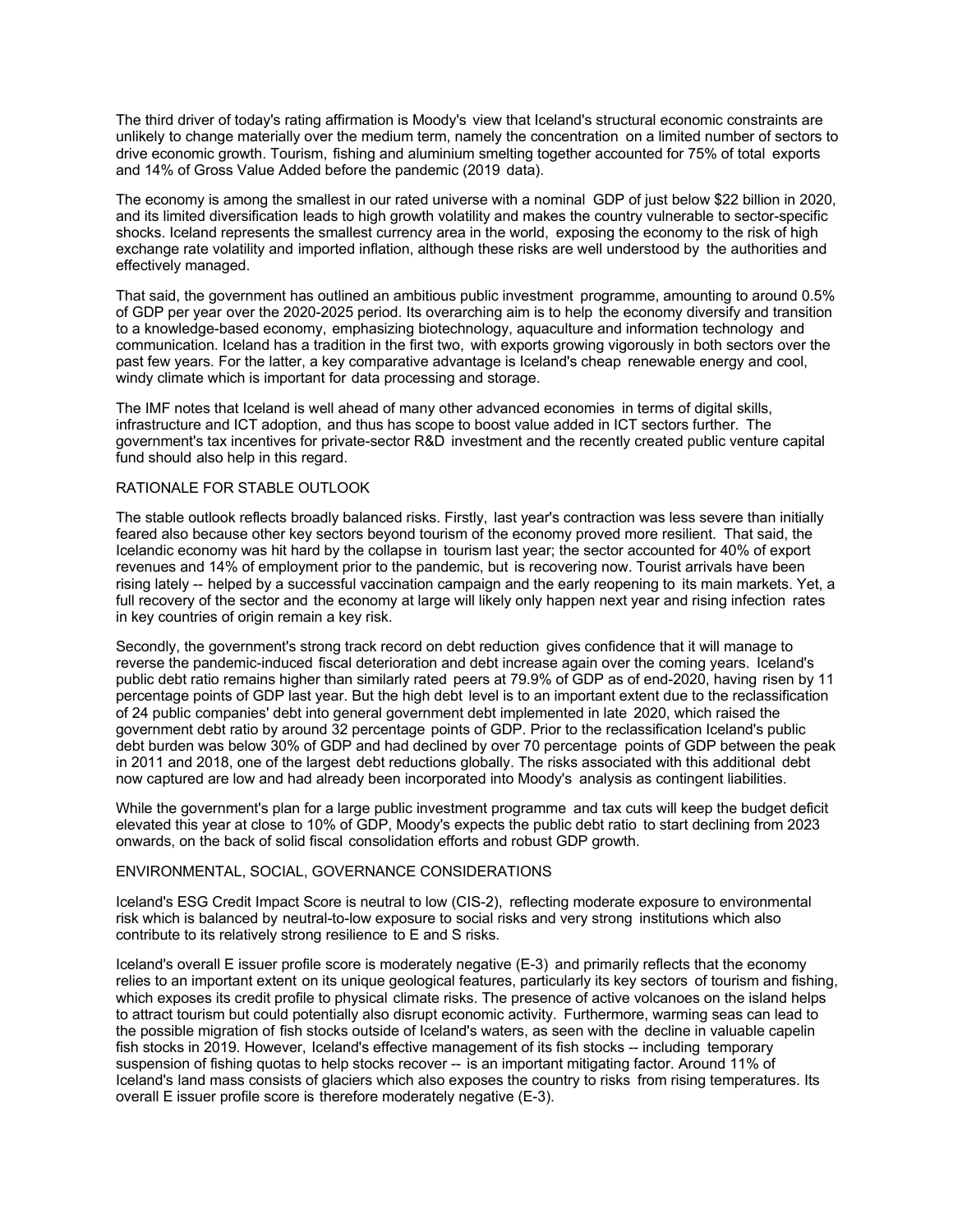Iceland has pledged to fulfil the EU emission reduction target of 55% below 1990 levels by 2030 and achieve carbon neutrality by 2040. However, greenhouse gas emissions are higher than in comparable EU countries in per-capita terms, with aluminium-related industries the largest source of greenhouse gases. The government has announced a climate action plan which emphasized clean transport, technologies for carbon capture and tax incentives for low-emission vehicles, among others.

Moody's assesses Iceland's S issuer profile score as neutral to low (S-2). The country's demographic profile is more favourable than in many other advanced nations — particularly in continental Europe — because of exceptionally long working lives, higher fertility rates, high share of women who work and the flexibility of the labour force. Iceland also benefits from high-quality education, high housing availability, and good quality healthcare and basic services. That said, social risks exert themselves through intensive wage negotiations between employers and trade unions every four years which can impact on Iceland's competitiveness.

Iceland's very high institutions and governance strength is reflected in a positive G issuer profile score (G-1). This is underpinned by its strong scores in most of the Worldwide Governance Indicators, which reflects the high credibility of its institutions and the country's well-developed macroeconomic policy environment. This contributes to its relatively strong resilience to E and S risks, along with very high wealth levels.

GDP per capita (PPP basis, US\$): 55,966 (2020 Actual) (also known as Per Capita Income)

Real GDP growth (% change): -6.6% (2020 Actual) (also known as GDP Growth)

Inflation Rate (CPI, % change Dec/Dec): 3.6% (2020 Actual)

Gen. Gov. Financial Balance/GDP: -7.3% (2020 Actual) (also known as Fiscal Balance)

Current Account Balance/GDP: 1.1% (2020 Actual) (also known as External Balance)

External debt/GDP: [not available]

Economic resiliency: a2

Default history: No default events (on bonds or loans) have been recorded since 1983.

On 17 August 2021, a rating committee was called to discuss the rating of the Iceland, Government of. The main points raised during the discussion were: The issuer's economic fundamentals, including its economic strength, have not materially changed. The issuer's institutions and governance strength, has somewhat increased. The issuer's fiscal or financial strength, including its debt profile, has decreased. The issuer has become less susceptible to event risks.

#### FACTORS THAT COULD LEAD TO AN UPGRADE OR DOWNGRADE OF THE RATINGS

#### WHAT COULD CHANGE THE RATINGS UP

The outlook on Iceland's rating could move to positive and the rating could eventually be upgraded in case of faster-than-expected progress in restoring the government's fiscal buffers. Moreover, a push towards increased diversification which would lead to a less volatile economic performance would be positive for the rating.

#### WHAT COULD CHANGE THE RATING DOWN

Conversely, outlook and rating would come under downward pressure if the authorities deviated significantly from their current medium-term fiscal consolidation plans that target a stabilisation of the public debt ratio by the middle of the decade, resulting in a material increase in the public debt ratio. An economic shock which would lead to a large and permanent damage to the tourism industry, or to substantial capital outflows, weakening Iceland's external position and threatening financial stability, would also be credit negative, although the latter is not a likely scenario.

The principal methodology used in these ratings was Sovereign Ratings Methodology published in November 2019 and available at [https://www.moodys.com/researchdocumentcontentpage.aspx?docid=PBC\\_1158631](https://www.moodys.com/researchdocumentcontentpage.aspx?docid=PBC_1158631) . Alternatively, please see the Rating Methodologies page on www.moodys.com for a copy of this methodology.

The weighting of all rating factors is described in the methodology used in this credit rating action, if applicable.

#### REGULATORY DISCLOSURES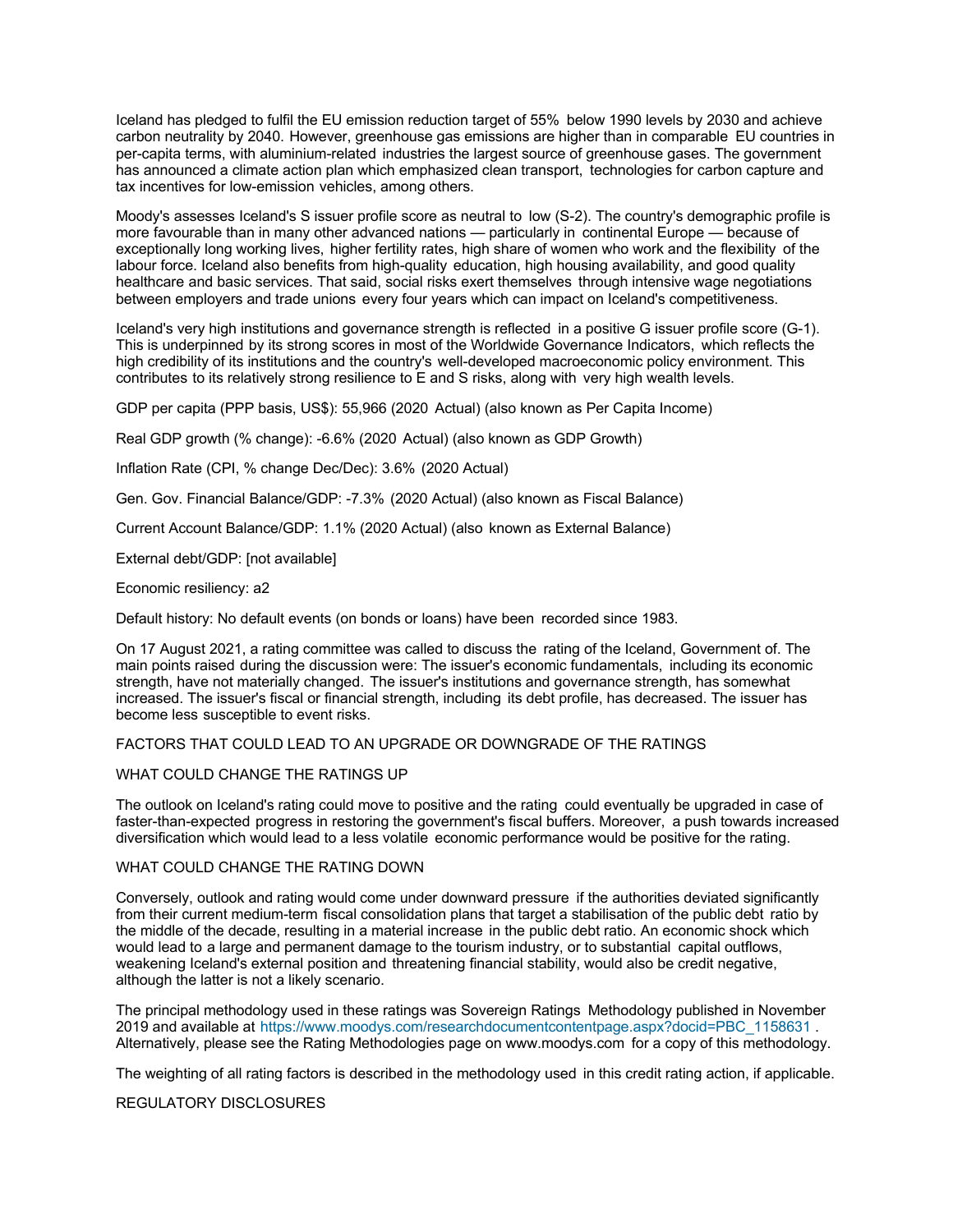For further specification of Moody's key rating assumptions and sensitivity analysis, see the sections Methodology Assumptions and Sensitivity to Assumptions in the disclosure form. Moody's Rating Symbols and [Definitions can be found at: https://www.moodys.com/researchdocumentcontentpage.aspx?](https://www.moodys.com/researchdocumentcontentpage.aspx?docid=PBC_79004) docid=PBC\_79004.

For ratings issued on a program, series, category/class of debt or security this announcement provides certain regulatory disclosures in relation to each rating of a subsequently issued bond or note of the same series, category/class of debt, security or pursuant to a program for which the ratings are derived exclusively from existing ratings in accordance with Moody's rating practices. For ratings issued on a support provider, this announcement provides certain regulatory disclosures in relation to the credit rating action on the support provider and in relation to each particular credit rating action for securities that derive their credit ratings from the support provider's credit rating. For provisional ratings, this announcement provides certain regulatory disclosures in relation to the provisional rating assigned, and in relation to a definitive rating that may be assigned subsequent to the final issuance of the debt, in each case where the transaction structure and terms have not changed prior to the assignment of the definitive rating in a manner that would have affected the rating. For further information please see the ratings tab on the issuer/entity page for the respective issuer on www.moodys.com.

For any affected securities or rated entities receiving direct credit support from the primary entity(ies) of this credit rating action, and whose ratings may change as a result of this credit rating action, the associated regulatory disclosures will be those of the guarantor entity. Exceptions to this approach exist for the following disclosures, if applicable to jurisdiction: Ancillary Services, Disclosure to rated entity, Disclosure from rated entity.

The ratings have been disclosed to the rated entity or its designated agent(s) and issued with no amendment resulting from that disclosure.

These ratings are solicited. Please refer to Moody's Policy for Designating and Assigning Unsolicited Credit Ratings available on its website www.moodys.com.

Regulatory disclosures contained in this press release apply to the credit rating and, if applicable, the related rating outlook or rating review.

Moody's general principles for assessing environmental, social and governance (ESG) risks in our credit analysis can be found at [http://www.moodys.com/researchdocumentcontentpage.aspx?docid=PBC\\_1288435](http://www.moodys.com/researchdocumentcontentpage.aspx?docid=PBC_1288435).

At least one ESG consideration was material to the credit rating action(s) announced and described above.

The Global Scale Credit Rating on this Credit Rating Announcement was issued by one of Moody's affiliates outside the EU and is endorsed by Moody's Deutschland GmbH, An der Welle 5, Frankfurt am Main 60322, Germany, in accordance with Art.4 paragraph 3 of the Regulation (EC) No 1060/2009 on Credit Rating Agencies. Further information on the EU endorsement status and on the Moody's office that issued the credit rating is available on www.moodys.com.

Please see www.moodys.com for any updates on changes to the lead rating analyst and to the Moody's legal entity that has issued the rating.

Please see the ratings tab on the issuer/entity page on www.moodys.com for additional regulatory disclosures for each credit rating.

Kathrin Muehlbronner Senior Vice President Sovereign Risk Group Moody's Investors Service Ltd. One Canada Square Canary Wharf London E14 5FA United Kingdom JOURNALISTS: 44 20 7772 5456 Client Service: 44 20 7772 5454

Alejandro Olivo Associate Managing Director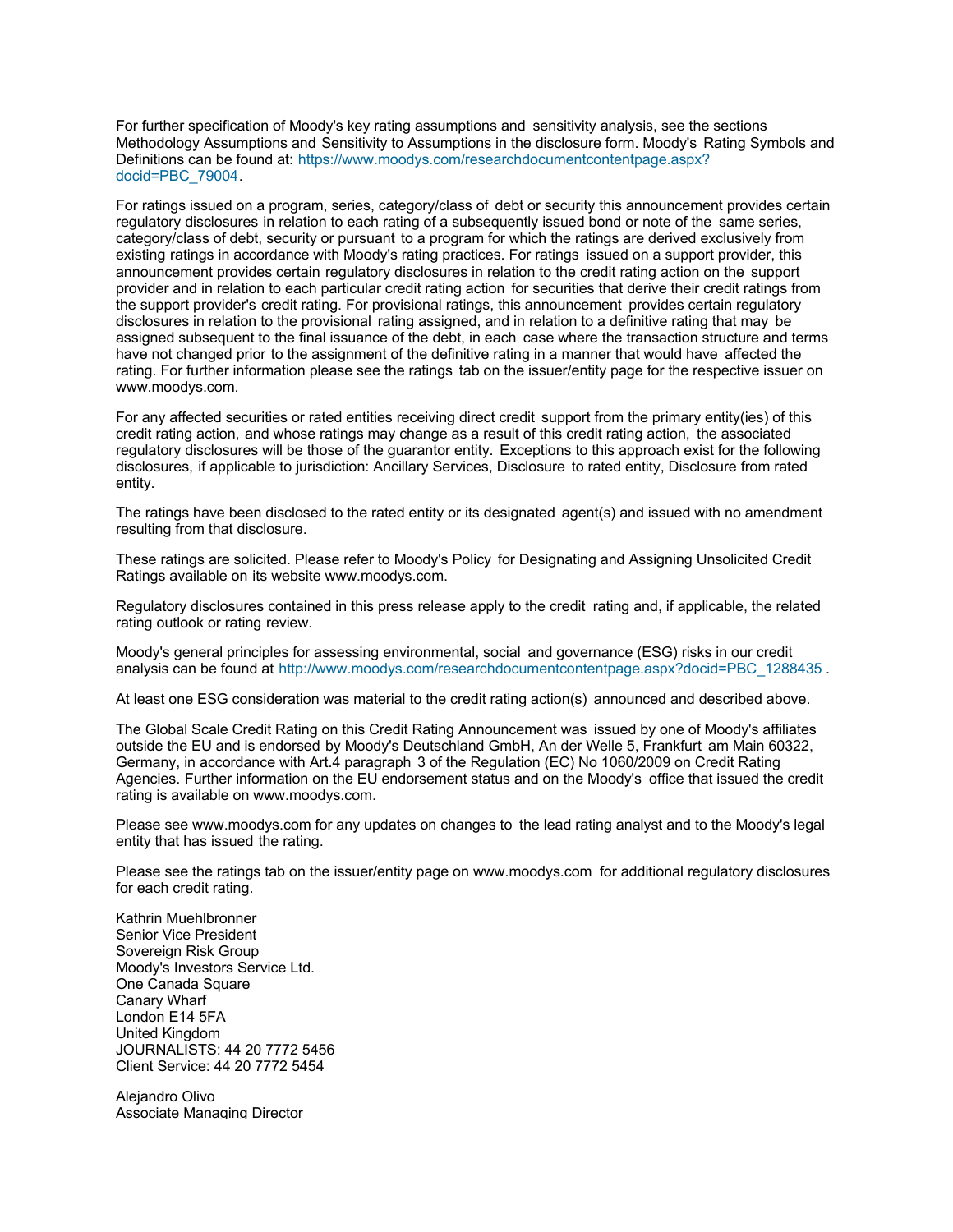Sovereign Risk Group JOURNALISTS: 1 212 553 0376 Client Service: 1 212 553 1653

Releasing Office: Moody's Investors Service Ltd. One Canada Square Canary Wharf London E14 5FA United Kingdom JOURNALISTS: 44 20 7772 5456 Client Service: 44 20 7772 5454

> Moopy's **INVESTORS SERVICE**

© 2021 Moody's Corporation, Moody's Investors Service, Inc., Moody's Analytics, Inc. and/or their licensors and affiliates (collectively, "MOODY'S"). All rights reserved.

**CREDIT RATINGS ISSUED BY MOODY'S CREDIT RATINGS AFFILIATES ARE THEIR CURRENT OPINIONS OF THE RELATIVE FUTURE CREDIT RISK OF ENTITIES, CREDIT COMMITMENTS, OR DEBT OR DEBT-LIKE SECURITIES, AND MATERIALS, PRODUCTS, SERVICES AND INFORMATION PUBLISHED BY MOODY'S (COLLECTIVELY, "PUBLICATIONS") MAY INCLUDE SUCH CURRENT OPINIONS. MOODY'S DEFINES CREDIT RISK AS THE RISK THAT AN ENTITY MAY NOT MEET ITS CONTRACTUAL FINANCIAL OBLIGATIONS AS THEY COME DUE AND ANY ESTIMATED FINANCIAL LOSS IN THE EVENT OF DEFAULT OR IMPAIRMENT. SEE APPLICABLE MOODY'S RATING SYMBOLS AND DEFINITIONS PUBLICATION FOR INFORMATION ON THE TYPES OF CONTRACTUAL FINANCIAL OBLIGATIONS ADDRESSED BY MOODY'S CREDIT RATINGS. CREDIT RATINGS DO NOT ADDRESS ANY OTHER RISK, INCLUDING BUT NOT LIMITED TO: LIQUIDITY RISK, MARKET VALUE RISK, OR PRICE VOLATILITY. CREDIT RATINGS, NON-CREDIT ASSESSMENTS ("ASSESSMENTS"), AND OTHER OPINIONS INCLUDED IN MOODY'S PUBLICATIONS ARE NOT STATEMENTS OF CURRENT OR HISTORICAL FACT. MOODY'S PUBLICATIONS MAY ALSO INCLUDE QUANTITATIVE MODEL-BASED ESTIMATES OF CREDIT RISK AND RELATED OPINIONS OR COMMENTARY PUBLISHED BY MOODY'S ANALYTICS, INC. AND/OR ITS AFFILIATES. MOODY'S CREDIT RATINGS, ASSESSMENTS, OTHER OPINIONS AND PUBLICATIONS DO NOT CONSTITUTE OR PROVIDE INVESTMENT OR FINANCIAL ADVICE, AND MOODY'S CREDIT RATINGS, ASSESSMENTS, OTHER OPINIONS AND PUBLICATIONS ARE NOT AND DO NOT PROVIDE RECOMMENDATIONS TO PURCHASE, SELL, OR HOLD PARTICULAR SECURITIES. MOODY'S CREDIT RATINGS, ASSESSMENTS, OTHER OPINIONS AND PUBLICATIONS DO NOT COMMENT ON THE SUITABILITY OF AN INVESTMENT FOR ANY PARTICULAR INVESTOR. MOODY'S ISSUES ITS CREDIT RATINGS, ASSESSMENTS AND OTHER OPINIONS AND PUBLISHES ITS PUBLICATIONS WITH THE EXPECTATION AND UNDERSTANDING THAT EACH INVESTOR WILL, WITH DUE CARE, MAKE ITS OWN STUDY AND EVALUATION OF EACH SECURITY THAT IS UNDER CONSIDERATION FOR PURCHASE, HOLDING, OR SALE.** 

MOODY'S CREDIT RATINGS, ASSESSMENTS, OTHER OPINIONS, AND PUBLICATIONS ARE NOT INTENDED FOR USE BY RETAIL INVESTORS AND IT WOULD BE RECKLESS AND INAPPROPRIATE FOR RETAIL INVESTORS TO USE MOODY'S CREDIT RATINGS, ASSESSMENTS, OTHER OPINIONS OR PUBLICATIONS WHEN MAKING AN INVESTMENT DECISION. IF IN DOUBT YOU SHOULD CONTACT YOUR FINANCIAL OR OTHER PROFESSIONAL ADVISER.

ALL INFORMATION CONTAINED HEREIN IS PROTECTED BY LAW, INCLUDING BUT NOT LIMITED TO, COPYRIGHT LAW, AND NONE OF SUCH INFORMATION MAY BE COPIED OR OTHERWISE REPRODUCED, REPACKAGED, FURTHER TRANSMITTED, TRANSFERRED, DISSEMINATED, REDISTRIBUTED OR RESOLD, OR STORED FOR SUBSEQUENT USE FOR ANY SUCH PURPOSE, IN WHOLE OR IN PART, IN ANY FORM OR MANNER OR BY ANY MEANS WHATSOEVER, BY ANY PERSON WITHOUT MOODY'S PRIOR WRITTEN CONSENT.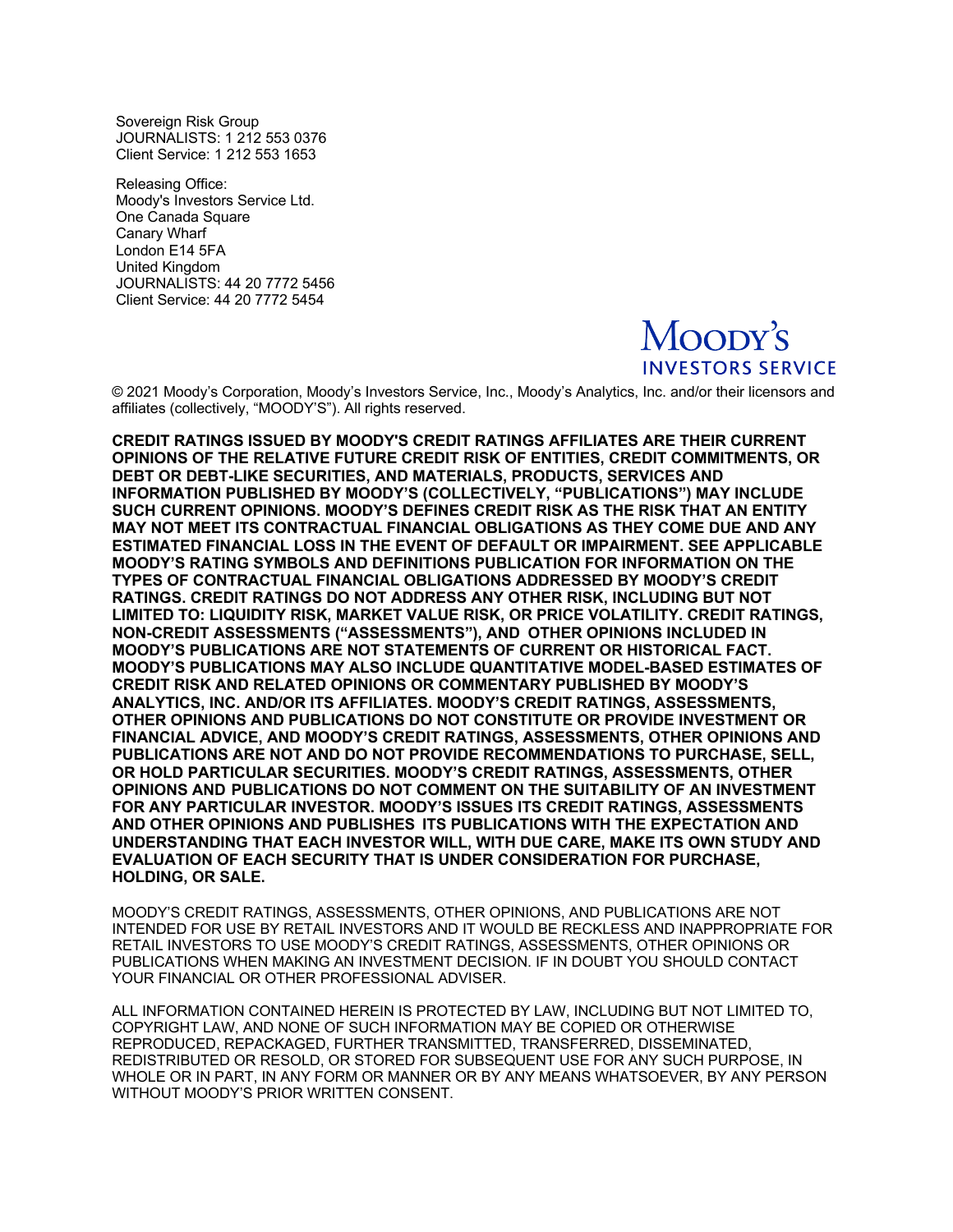MOODY'S CREDIT RATINGS, ASSESSMENTS, OTHER OPINIONS AND PUBLICATIONS ARE NOT INTENDED FOR USE BY ANY PERSON AS A BENCHMARK AS THAT TERM IS DEFINED FOR REGULATORY PURPOSES AND MUST NOT BE USED IN ANY WAY THAT COULD RESULT IN THEM BEING CONSIDERED A BENCHMARK.

All information contained herein is obtained by MOODY'S from sources believed by it to be accurate and reliable. Because of the possibility of human or mechanical error as well as other factors, however, all information contained herein is provided "AS IS" without warranty of any kind. MOODY'S adopts all necessary measures so that the information it uses in assigning a credit rating is of sufficient quality and from sources MOODY'S considers to be reliable including, when appropriate, independent third-party sources. However, MOODY'S is not an auditor and cannot in every instance independently verify or validate information received in the rating process or in preparing its Publications.

To the extent permitted by law, MOODY'S and its directors, officers, employees, agents, representatives, licensors and suppliers disclaim liability to any person or entity for any indirect, special, consequential, or incidental losses or damages whatsoever arising from or in connection with the information contained herein or the use of or inability to use any such information, even if MOODY'S or any of its directors, officers, employees, agents, representatives, licensors or suppliers is advised in advance of the possibility of such losses or damages, including but not limited to: (a) any loss of present or prospective profits or (b) any loss or damage arising where the relevant financial instrument is not the subject of a particular credit rating assigned by MOODY'S.

To the extent permitted by law, MOODY'S and its directors, officers, employees, agents, representatives, licensors and suppliers disclaim liability for any direct or compensatory losses or damages caused to any person or entity, including but not limited to by any negligence (but excluding fraud, willful misconduct or any other type of liability that, for the avoidance of doubt, by law cannot be excluded) on the part of, or any contingency within or beyond the control of, MOODY'S or any of its directors, officers, employees, agents, representatives, licensors or suppliers, arising from or in connection with the information contained herein or the use of or inability to use any such information.

NO WARRANTY, EXPRESS OR IMPLIED, AS TO THE ACCURACY, TIMELINESS, COMPLETENESS, MERCHANTABILITY OR FITNESS FOR ANY PARTICULAR PURPOSE OF ANY CREDIT RATING, ASSESSMENT, OTHER OPINION OR INFORMATION IS GIVEN OR MADE BY MOODY'S IN ANY FORM OR MANNER WHATSOEVER.

Moody's Investors Service, Inc., a wholly-owned credit rating agency subsidiary of Moody's Corporation ("MCO"), hereby discloses that most issuers of debt securities (including corporate and municipal bonds, debentures, notes and commercial paper) and preferred stock rated by Moody's Investors Service, Inc. have, prior to assignment of any credit rating, agreed to pay to Moody's Investors Service, Inc. for credit ratings opinions and services rendered by it fees ranging from \$1,000 to approximately \$5,000,000. MCO and Moody's Investors Service also maintain policies and procedures to address the independence of Moody's Investors Service credit ratings and credit rating processes. Information regarding certain affiliations that may exist between directors of MCO and rated entities, and between entities who hold credit ratings from Moody's Investors Service and have also publicly reported to the SEC an ownership interest in MCO of more than 5%, is posted annually at [www.moodys.com](http://www.moodys.com/) under the heading "Investor Relations — Corporate Governance — Director and Shareholder Affiliation Policy."

Additional terms for Australia only: Any publication into Australia of this document is pursuant to the Australian Financial Services License of MOODY'S affiliate, Moody's Investors Service Pty Limited ABN 61 003 399 657AFSL 336969 and/or Moody's Analytics Australia Pty Ltd ABN 94 105 136 972 AFSL 383569 (as applicable). This document is intended to be provided only to "wholesale clients" within the meaning of section 761G of the Corporations Act 2001. By continuing to access this document from within Australia, you represent to MOODY'S that you are, or are accessing the document as a representative of, a "wholesale client" and that neither you nor the entity you represent will directly or indirectly disseminate this document or its contents to "retail clients" within the meaning of section 761G of the Corporations Act 2001. MOODY'S credit rating is an opinion as to the creditworthiness of a debt obligation of the issuer, not on the equity securities of the issuer or any form of security that is available to retail investors.

Additional terms for Japan only: Moody's Japan K.K. ("MJKK") is a wholly-owned credit rating agency subsidiary of Moody's Group Japan G.K., which is wholly-owned by Moody's Overseas Holdings Inc., a wholly-owned subsidiary of MCO. Moody's SF Japan K.K. ("MSFJ") is a wholly-owned credit rating agency subsidiary of